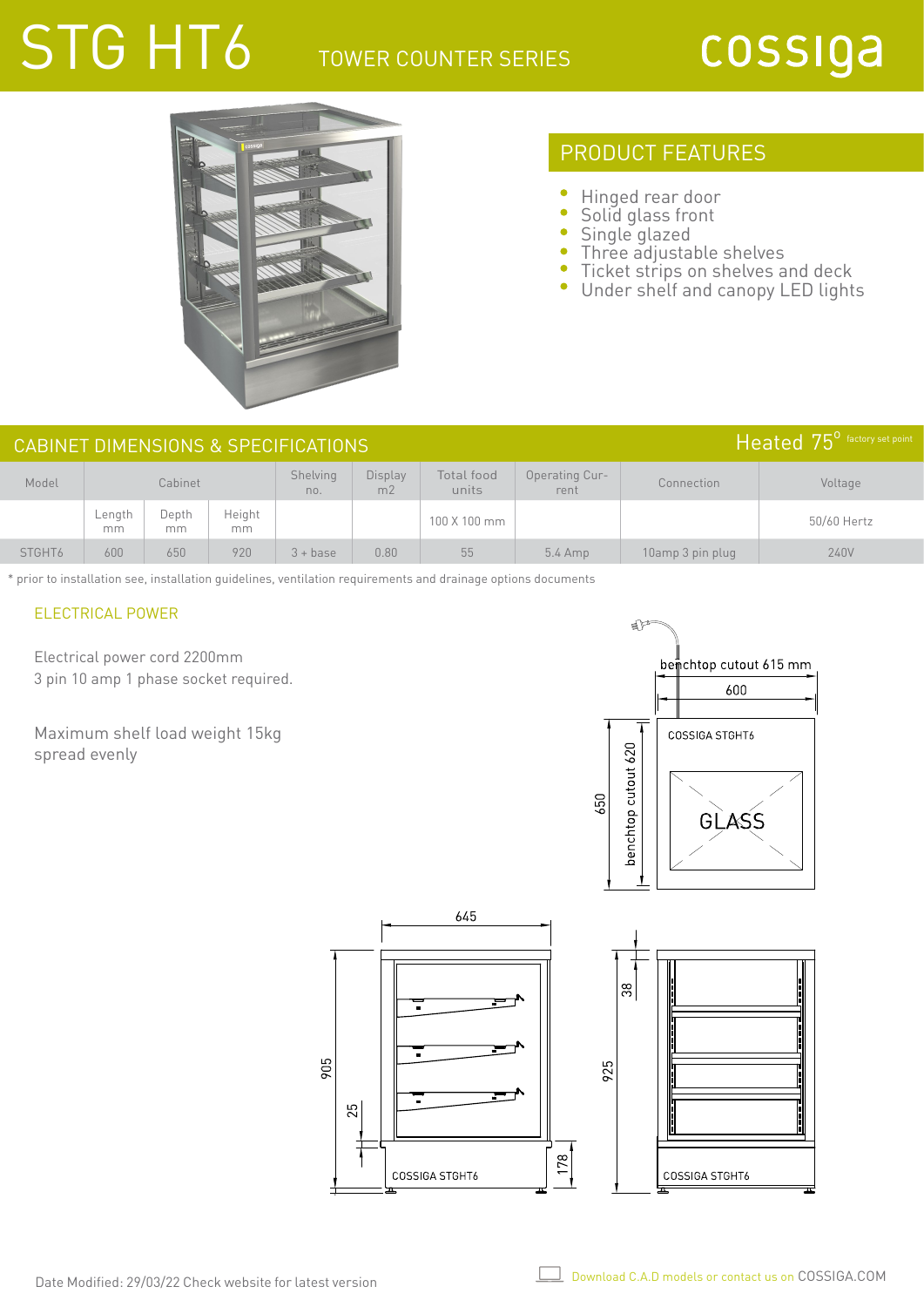## STG HT9 TOWER COUNTER SERIES

# cossiga



## PRODUCT FEATURES

- Sliding rear doors
- $\bullet$ Solid glass front
- Single glazed
- Three adjustable shelves
- Ticket strips on shelves and deck
- $\bullet$ Under shelf and canopy LED lights

| Heated 75 <sup>°</sup> factory set point<br>CABINET DIMENSIONS & SPECIFICATIONS |              |             |              |                 |                                  |                     |                               |                  |             |  |
|---------------------------------------------------------------------------------|--------------|-------------|--------------|-----------------|----------------------------------|---------------------|-------------------------------|------------------|-------------|--|
| Model                                                                           | Cabinet      |             |              | Shelving<br>no. | <b>Display</b><br>m <sub>2</sub> | Total food<br>units | <b>Operating Cur-</b><br>rent | Connection       | Voltage     |  |
|                                                                                 | Length<br>mm | Depth<br>mm | Height<br>mm |                 |                                  | 100 X 100 mm        |                               |                  | 50/60 Hertz |  |
| STGHT9                                                                          | 900          | 650         | 920          | $3 + base$      | 1.27                             | 84                  | 7.42 Amp                      | 10amp 3 pin plug | 240V        |  |

\* prior to installation see, installation guidelines, ventilation requirements and drainage options documents

#### ELECTRICAL POWER

Electrical power cord 2200mm 3 pin 10 amp 1 phase socket required.

Maximum shelf load weight 15kg spread evenly